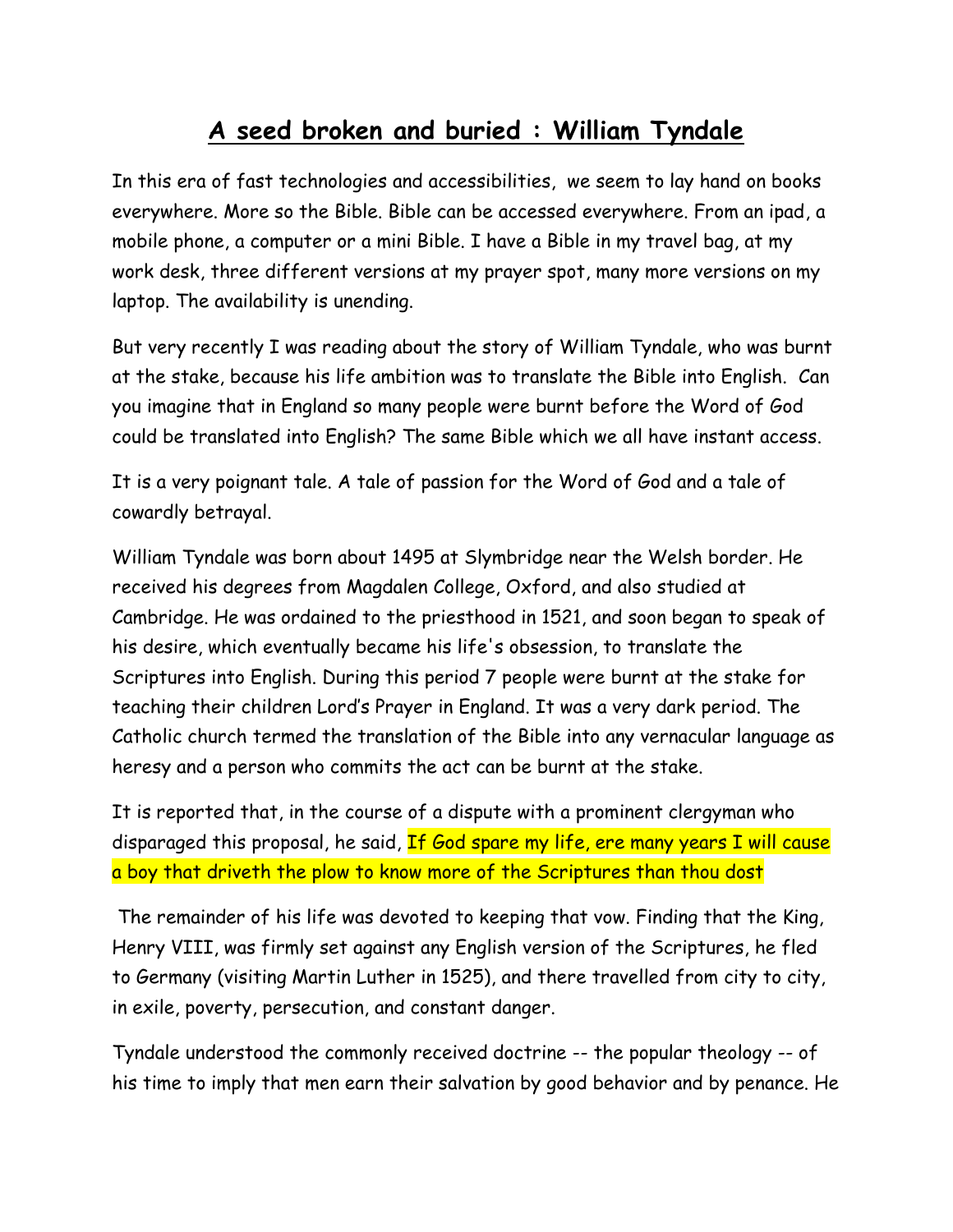wrote eloquently in favor of the view that salvation is a gift of God, freely bestowed, and not a response to any good act on the part of the receiver. His views are expressed in numerous pamphlets, and in the introductions to and commentaries on various books of the Bible that accompanied his translations.

He completed his translation of the New Testament in 1525, and it was printed at Worms and smuggled into England hidden in bales of cloth. Of 18,000 copies, only two survive. In 1534, he produced a revised version, and began work on the Old Testament. In the next two years he completed and published the Pentateuch and Jonah, and translated the books from Joshua through Second Chronicles, but then he was captured (betrayed by one he had befriended), tried for heresy, and put to death. He was burned at the stake, but, as was often done, the officer strangled him before lighting the fire. His last words were, "Lord, open the King of England's eyes."

Within a century his prayer was answered in an unimaginable way. In 1611, King James of England commissioned scholars and translators to come up with a standard, authorised English translation of the Bible. From this commission, the Authorised King James Version of the Bible came into being.

Please do read John Piper's Filling the afflictions of Christ, where he records the untold suffering and martyrdom of the early saints for the cause of gospel and the Kingdom. Why did they have to suffer the way that they did? So many seeds have fallen before the Authorised King James Version surely came to stay as part of the English nation, its language, its culture, its tradition etc..

Before his martyrdom Tyndale was imprisoned in a dark narrow cell during a harsh winter. This is what he wrote from the prison,

I suffer greatly from cold in the head and am afflicted by a perpetual catarrah which is much increased in this cell. A warmer coat also, for that which I have is very thin ; also a piece of cloth to patch up my leggings, my overcoat is worn out , my shirts are also worn out. He has a woollen shirt of mine, if he will be kind enough to send it. I have also with him leggings of thicker cloth for putting on above, he also has warmer caps for wearing at night. And I ask to be allowed to have a lamp in the evening; it is indeed